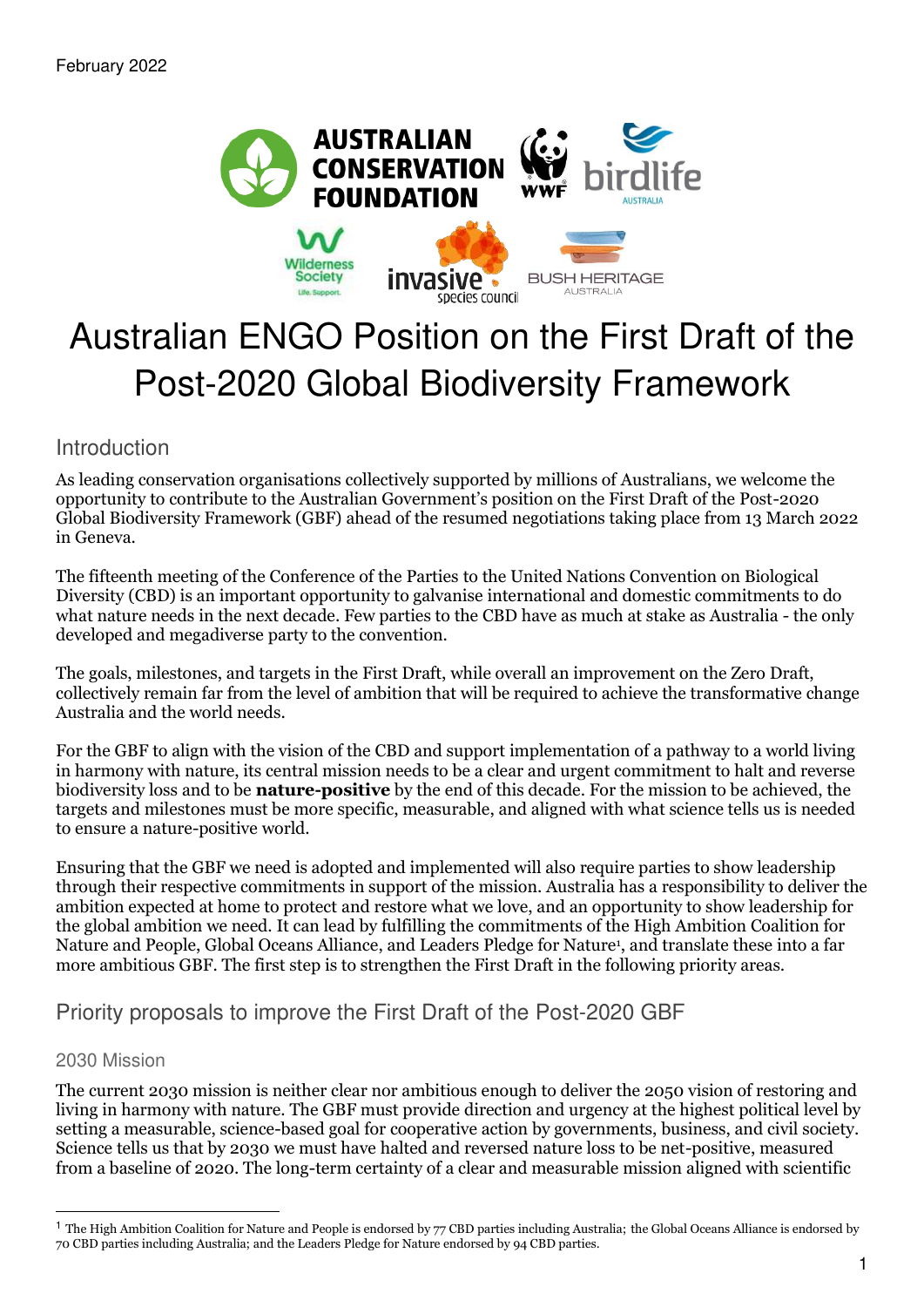advice is vital to ensure government policy, financial investments, and business decisions are aligned with a nature-positive world.

● Australia should propose improved wording in the 2030 mission statement so that it includes an unambiguous commitment to *take urgent action to halt and reverse biodiversity loss to achieve a nature-positive world by 2030 and put biodiversity on a path to full recovery*.

Species, ecosystems, and protected areas (Goal A, Milestones A.1 and A.2, and targets 2, 3, 4, and 6)

- **Goal A** should be refined to align with the Leaders Pledge for Nature commitment to *clear and robust goals and targets* (2.a) and to *halt human induced extinction of species* (2.b)
	- "Rate of extinctions" is difficult to measure and approaches to doing so vary. It is not appropriate as a GBF goal.
	- "the rate of extinctions has been reduced at least tenfold" should be replaced with a clear and unambiguous commitment to *prevent extinctions*. Aichi Target 12 committed parties to "prevent the extinction of known threatened species by 2020" - the way this goal is expressed is a step backwards from this ambition.
- **Milestone A.1** 
	- Insert the term *ecosystems* in place of "natural systems" for consistency with Goal A.
	- Add commitment to *reverse the decline of highly intact or highly vulnerable ecosystems* (including climate vulnerable ecosystems).
- **Milestone A.2** 
	- This milestone should include an unambiguous commitment to *halt human induced extinction by 2030*, rather than the less ambitious commitment to halt or reverse the increase in the rate of extinction. (See Leaders Pledge for Nature 2.b).
	- Extinction risk should be *reduced by at least 20%*.
	- Add *the average population abundance of species is increased by at least 20%*
	- The proposed Australian Government wording to insert a reference to 'due to direct human activity' is not supported as we are concerned that this ambiguous wording potentially excludes a broad range of threats which may not be able to be directly attributable to human activities, but to which humans have contributed.
- The level of ambition for ecosystem restoration in **Target 2** should be increased to *at least 50% degraded ecosystems under restoration* to ensure that we will halt and reverse biodiversity loss and achieve the proposed milestones, including milestone A.1.
	- Twenty percent degraded ecosystems under restoration is not adequate to ensure we will halt and reverse biodiversity loss and achieve the proposed milestones, including in milestone A.1. In addition, it would be very far from the level of ambition of SDG 15.1 that underlines the need, by 2020, to "ensure the conservation, restoration and sustainable use of terrestrial and inland freshwater ecosystems".
	- To effectively address biodiversity loss and climate change and considering the lack of consensus and harmonised data in defining 'degraded ecosystems', this commitment should be based on a proportion of the overall global land and sea area and implemented with a view to restore natural habitats and connectivity in conjunction with targets 1 and 3.
- The 30 x 30 commitment in **Target 3** is supported with the following refinements:
	- This target should explicitly *include freshwater and inland water ecosystems*.
	- $\circ$  Given their significant role in the conservation of biodiversity, it is paramount that in the process of protecting and conserving 30% of areas, that *IPLC rights to land territories and resources* are at the same time *recognised and secured*.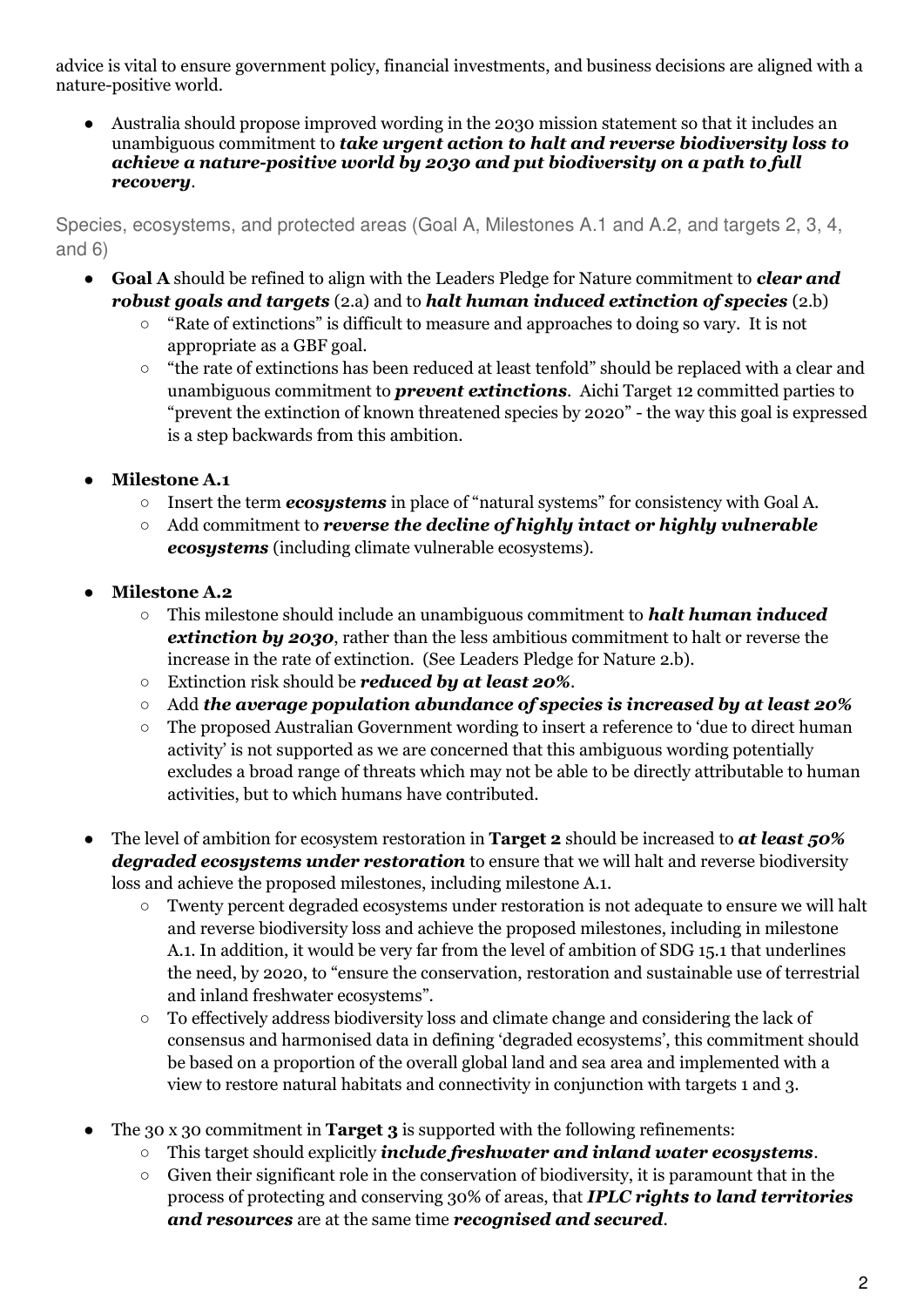- Focus on the effective conservation and restoration of the values of all *Key Biodiversity Areas* and other sites of particular importance for biodiversity and require them to be representative and resourced and managed effectively. Include prioritisation of important areas for biodiversity such as KBAs or High Conservation Value areas.
- Make the target specific to bioregions or other units representing landscape diversity not arbitrary national boundaries.
- $\circ$  Incorporate connectivity and consider landscape and migration patterns in building protected area networks.
- In support of the adoption of this target in disaggregated form, Australia should improve its domestic position to include at least a 30% terrestrial protected area commitment in line with the principle of common but differentiated responsibility.
- **Target 4** should focus on preventing extinctions, reducing extinction risk, maintaining abundance of non-threatened species and the sustained recovery of wild species. It should also include a measurable target for the recovery of threatened species and require the implementation of effective and intensive recovery actions for species whose survival depends on such actions or whose recovery cannot otherwise be enabled or sustained.
- **Target 6** should be more ambitious in relation to the reduction in rates of introduction and establishment of invasive alien species (IAS). We are of the view that this target should state *preventing or reducing their rate of introduction and establishment by at least 80***%**. We are supportive that the current target includes key elements: pathways for invasion, reductions of impact on priority sites of priority invasive alien species but are concerned that there is no measurable target or indicators for these components. We recommend that the second part of the target ensures that there is both a) the elimination or reduction in impact of all priority IAS and b) the elimination or reduction of impact of IAS at all priority sites. Additionally, criteria must be developed to inform how priority IAS and sites are identified. We note that any definition of priority sites must include high biodiversity value areas. The current target could also be better clarified to indicate 'priority species' refers to IAS.

Whilst stronger ambition is needed in the target, there is also a significant amount of work needed to improve indicators for this target at the global and national levels. Increased data collection and significant improvements in transparency will be needed to effectively monitor rates of incursions and establishment. We echo calls by the Group on Earth Observations Biodiversity Observation Network (GEOBON) in progressing indicators for this target, including through the Global Register of Introduced and Invasive Species (GRISS), that effectively track invasive alien species occurrence and impact data, including for specific pathways.<sup>2</sup>

# Integration of climate and nature (Target 8)

- Efforts to minimise the impact of climate change on biodiversity listed in **Target 8** should include nature-based solutions (NbS).
	- We welcome the inclusion of a stronger target that focuses on minimising the impact of climate change on biodiversity through mitigation and adaptation, and which quantifies the contribution of ecosystem-based approaches to mitigation (i.e., at least 10 GtCO2e/year which is in line with this research). We do not support the Australian Government's proposed removal of the quantified contribution of Nbs/ecosystem-based approaches to mitigation (i.e. at least 10 GtCO2e/year to global mitigation efforts). We believe including this quantified contribution will help support more effective integration between the objectives of the CBD and UNFCCC, which is necessary for the success of both as

<sup>&</sup>lt;sup>2</sup> See<https://geobon.org/ebvs/working-groups/species-populations/ebv-for-invasion-monitoring/?hilite=%27invasive%27%2C%27species%27>for further information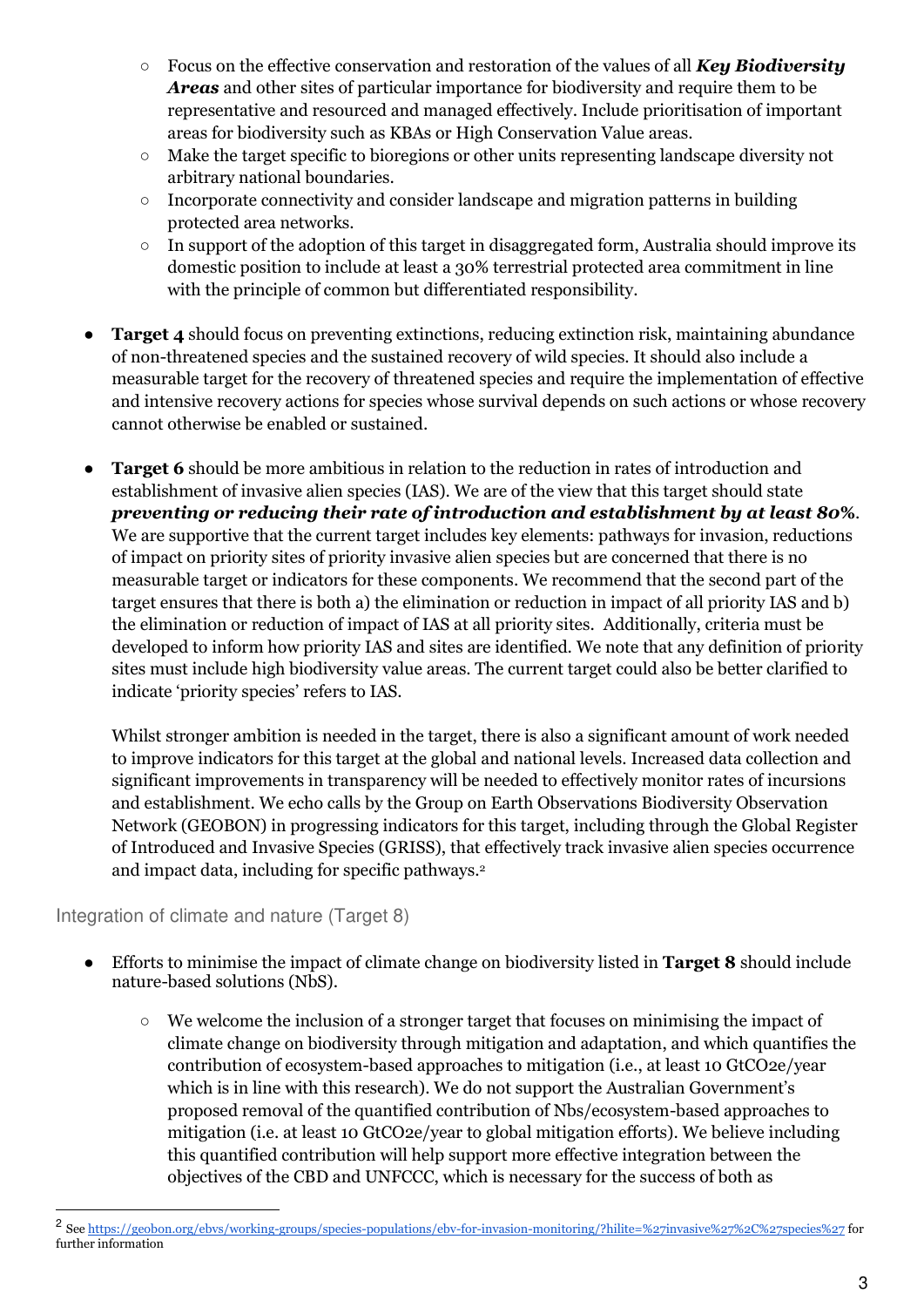demonstrated by joint work by IPBES and the IPCC.

- However, we note that all references to nature-based solutions have been removed, putting sole emphasis on ecosystem-based approaches.
- The GBF should include nature-based solutions, which encompass ecosystem-based approaches, while ensuring alignment with a rights-based approach and global standards for NbS, prioritising action as follows: 1. protect, 2. manage 3. Restore, so that they do not cause harm to biodiversity or people.

Resource Mobilisation and Mainstreaming (Goal D, Milestone D.1, Milestone B.1 and targets 14 and 15)

To achieve the transformative vision of the CBD requires that biodiversity be mainstreamed via a whole-ofgovernment approach, and in cooperation with the private sector and civil society. This requires that nature and nature's contributions to people are comprehensively and transparently measured and monitored as a starting point. Australia can lead by example by quickly implementing the agreed UN statistical framework for natural capital accounting - the System of Environmental - Economic Accounting (SEEA-EA) and harmonising national environmental accounts, for example through the ABS. This will facilitate embedding nature into decision-making within the private sector and government.

But transformation requires more than measurement, it is therefore vital that the GBF's goals and targets are translated into budgets as well as national laws and regulations that are enforced to ensure that they deliver the intended outcomes for biodiversity, and to level the global playing field for business and investors. Public and private funding for nature restoration and protection needs to increase in line with science-based targets for nature recovery.

- Milestone B.1 should be strengthened. It is not enough for nature to inform and be accounted for when making decisions, those decisions must also contribute to the transformation to a naturepositive world. Words to the effect of *in support of the achievement of a nature-positive world* should be added to **Milestone B.1.**
- **Goal D** We do not support the Australian Government's proposed amendment to Goal D to add the words 'to strive to' close the gap between available financial and other means of implementation. This wording substantially weakens this goal.
- **Milestone D.1** Australia should withdraw its proposed deletion in Milestone D.1 and support a target of closing the financing gap by at least \$US700 billion per year.
- **Target 14** should be strengthened to adequately account for the finance sector's role in contributing to harmful practices and its potential to allocate capital to nature-positive practices. It should specifically refer to *public and private* financial flows. It should also require financial institutions to *measure, assess, disclose, and account for risks, dependencies and impacts associated with biodiversity loss* and *reflect assessed risks and opportunities in their investment decisions.*

We welcome a target on business activity and note the business sector's support for a strengthened target. Reducing negative impacts by half will not be enough to achieve the mission and vision of the GBF – businesses must align all their practices to a nature-positive economy which requires the avoidance of all harmful practices. The target should also reflect the action *parties* must take, not the voluntary contributions of business i.e. parties should adopt regulatory measures and incentives to ensure that all businesses contribute and transform their practices.

- **Target 15** should be strengthened by inserting wording specifying that parties will *adopt regulatory measures requiring* businesses to alter their activities in line with the text of the target. It should also require business to *avoid all* negative impacts, *disclose* nature-related risk, *ensure public reporting on their dependencies and impacts on biodiversity along their full supply chains and practices* and *implement deforestation and conversion free supply chains.*
- We oppose the Australian Government's proposal to remove the words 'by half' as a metric for business impact reduction as we believe it is critical to include a measurable target to guide business transformation. Various tools and methodologies needed to measure impact are in advanced stages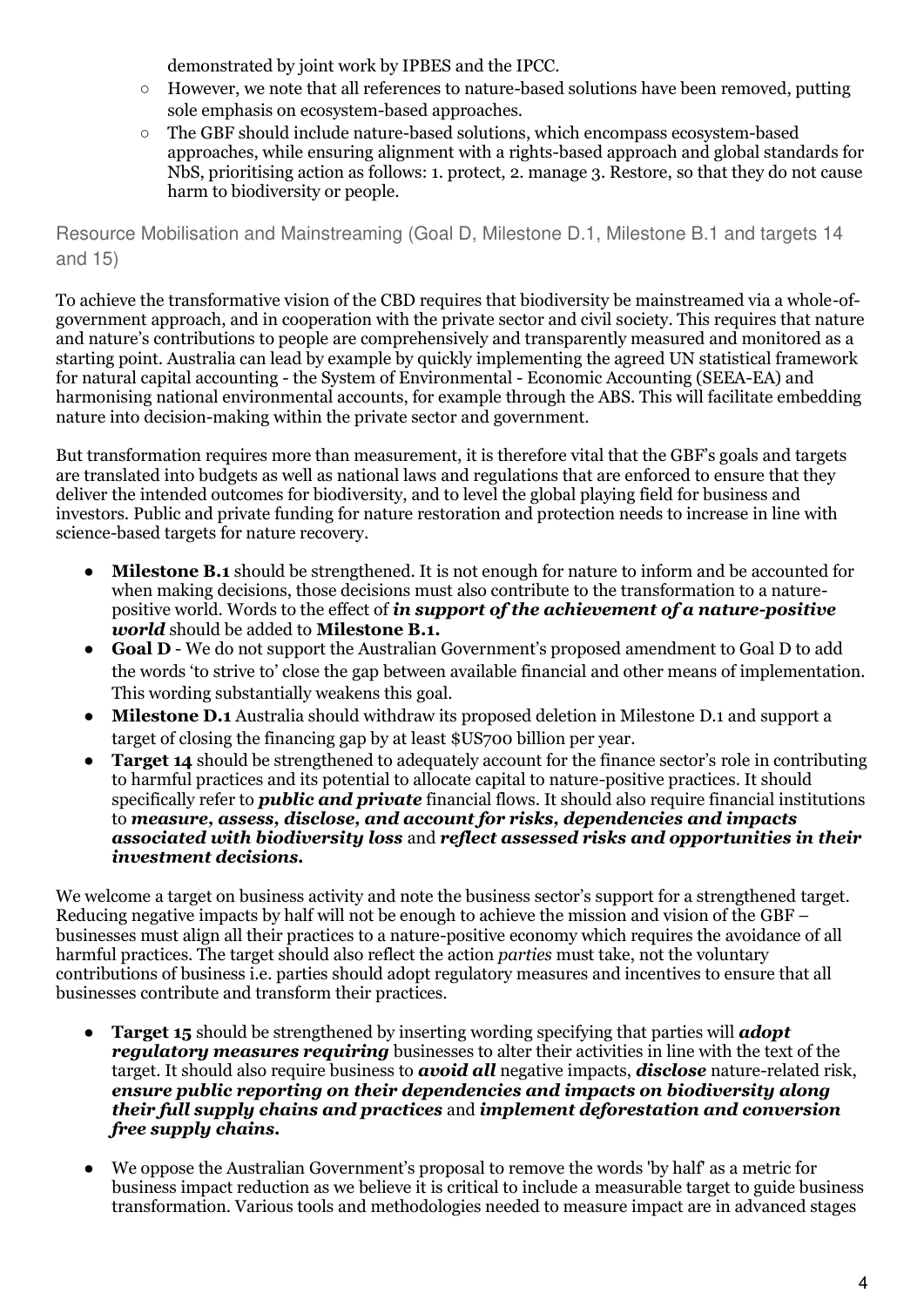of development, and where gaps exist in data that should be a motivation to improve environmental accounting, not an excuse to avoid setting measurable targets.

Globally we must identify and commit financial resources from all sources commensurate with full and effective implementation of an ambitious GBF, including an increase in international public finance for biodiversity (primarily grants) to at least \$60 billion per year from developed countries to developing countries, as part of closing the biodiversity finance gap. We must establish and deliver national biodiversity finance plans, and a process to track biodiversity finance commitments (both direct and indirect) (Target 19 and resource mobilisation plan).

#### Indigenous people and local communities

- **Target 3** should recognize IPLCs lands and waters as a separate and additional category since IPLC lands and waters are not necessarily included in OECMs. It is important to secure the rights of IPLCs to their lands and waters but not make it conditional to a system of PA and OECMs. This target should ensure that areas governed by IPLCs are appropriately recognized and secured by respecting their Free, Prior and Informed Consent.
- A rights-based approach (RBA) needs to be more consistently integrated across the document, since this is cross-cutting and consists of several elements. Each one of these elements needs to be integrated at the appropriate place at the goals, milestones, and targets levels to ensure an effective RBA in the implementation of the GBF.
- The GBF should align fully to State obligations under accepted human rights conventions and declarations, including ILO169 and UNDRIP (which uphold Indigenous rights) and integrate the newly recognised right to a clean, healthy, and sustainable environment. A rights-based approach means:
	- respecting, protecting, and fulfilling Indigenous rights, lands, and resources;
	- ensuring free, prior and informed consent (FPIC) and other mechanisms for full and effective participation of Indigenous Peoples;
	- establishing a strong accountability mechanism; and
	- enhancing access to justice and flows of financial and technical resources, with a focus on capacity building and local empowerment (Section B.bis, Targets 20 and 21).

# Perverse and harmful incentives

- More clarity and transparency are needed on estimates of figures for harmful subsidies. The numbers presented for a decrease in harmful subsidies are likely underestimated and do not represent all harmful subsidies. The estimates do not include private financial flows in the finance sector that are harmful to biodiversity and based on data that is still fragmentary.
- Nonetheless all public and private financial flows must be aligned with a nature-positive economy, including through the removal or redirection of all harmful subsidies and incentives.

# Addressing drivers of biodiversity loss

● Include a milestone to halve the footprint of production and consumption by 2030 and targets covering all drivers, including food systems, diets, and infrastructure. These drivers are absent from the current draft and need to be addressed in order to reverse biodiversity loss by 2030.

# Implementation

● To avoid a repetition of the failure to meet the Aichi targets, it is essential that a strong implementation mechanism is fully integrated and adopted together with the GBF. Therefore, the draft text on responsibility and transparency needs to be significantly strengthened, ensuring the inclusion of an effective implementation mechanism that holds countries to account and that allows for a ratcheting of actions over time. We must maximise opportunities drive collective progress towards the global goals by ensuring comparability of national commitments and progress through aligned common formats for NBSAPs and reporting, and ideally annual independent reporting of